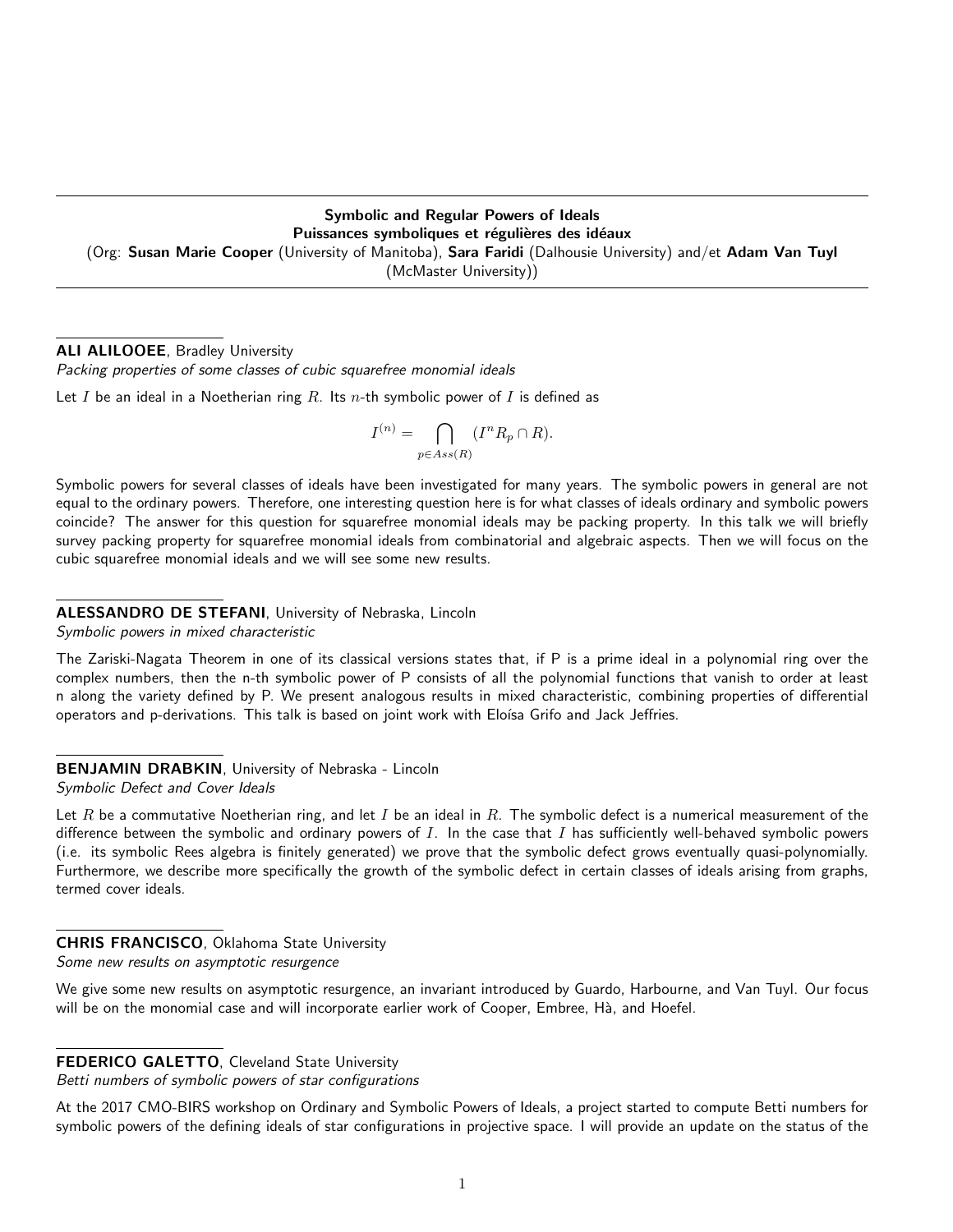project. In particular, I will introduce a more general class of ideals connected to the original problem. Our work (in progress) shows these ideals have linear quotients thus providing a technique for computing their Betti numbers.

## **ELOÍSA GRIFO, University of Michigan**

#### A stable version of Harbourne's Conjecture

Given a radical ideal I of big height h in a regular ring R, Harbourne conjectured that the famous containment result by Ein– Lazersfeld–Smith, Hochster–Huneke and most recently Ma–Schwede could be improved to  $I^{(hn-h+1)}\subseteq I^n.$  Unfortunately, several counterexamples have been found for specific values of  $n$ . In this talk, we will discuss evidence pointing to a possible stable version of Harbourne's Conjecture for all ideals  $I$ : that  $I^{(hn-h+1)}\subseteq I^n$  might hold for all sufficiently large values of  $n.$ 

### ELENA GUARDO, Università di Catania

# On the Waldschmidt constant and resurgence of some ideals in  $\mathbb{P}^n$  and  $\mathbb{P}^1 \times \mathbb{P}^1$

We are interested in the ideal containment problem: given a nontrivial homogeneous ideal I of a polynomial ring  $R =$  $k[x_1,\ldots,x_n]$  over a field  $k$ , the problem is to determine all positive integer pairs  $(m,r)$  such that  $I^{(m)}\subseteq I^r.$  Most of the work done up to now has been done for ideals defining 0-dimensional subschemes of projective space. Here, we focus on certain ideals defined by a union of lines in  $\mathbb{P}^3$  which can also be viewed as points in  $\mathbb{P}^1\times\mathbb{P}^1.$  We also consider ideals of  $s$  general lines in  $\mathbb{P}^n$ . We give results in the case of squarefree monomial ideals. This talk is based on joint papers with B. Harbourne, A. Van Tuyl and MFO Group.

#### BRIAN HARBOURNE, University of Nebraska-Lincoln

Primer on Unexpected Varieties

In this talk I will add texture to the overview provided in the talk by J. Migliore by giving specific examples which will be useful for anyone considering to begin doing research on this topic. Along the way I will highlight what is known and what is still open regarding this topic.

#### MARYAM EHYA JAHROMI, Dalhousie

Stability of Powers of Cover Ideals of Hypergraphs

We introduce a family of hypergraphs and study the associated primes of their cover ideals and their stability.

This family of hypergraphs provides an answer to the question arisen in 2010 by C. Francisco, T. Há, and A. Van Tuyl in their paper "Colorings of Hypergraphs, Perfect Graphs, and Associated Primes of Powers of Monomial Ideals".

Does there exist a family of hypergraphs  $\{\mathcal{H}_n\}_{n\in\mathbb{N}}$  such that

$$
\mathsf{astab}(J(\mathcal{H}_n)) \ge (\chi(\mathcal{H}_n) - 1) + n
$$

For all  $n \in \mathbb{N}$ ?

Later in 2013, A. Bhat, J. Biermann, and A. Van Tuyl introduced a family of hypergraphs which satisfies the inequality. In our work we find a new family of hypergraphs for which we can replace the inequality by equality.

## **JUAN MIGLIORE, University of Notre Dame**

Unexpected hypersurfaces

In the last half decade or so there has been a growing amount of work on the topic of configurations of points in projective space that admit "unexpected" curves or hypersurfaces. This began in the setting of the projective plane, but more recently has moved in interesting ways into the more general setting of higher dimensional projective space. There have been surprising connections to such diverse things as rank 2 vector bundles on the plane, line arrangements in the plane, Terao's conjecture,